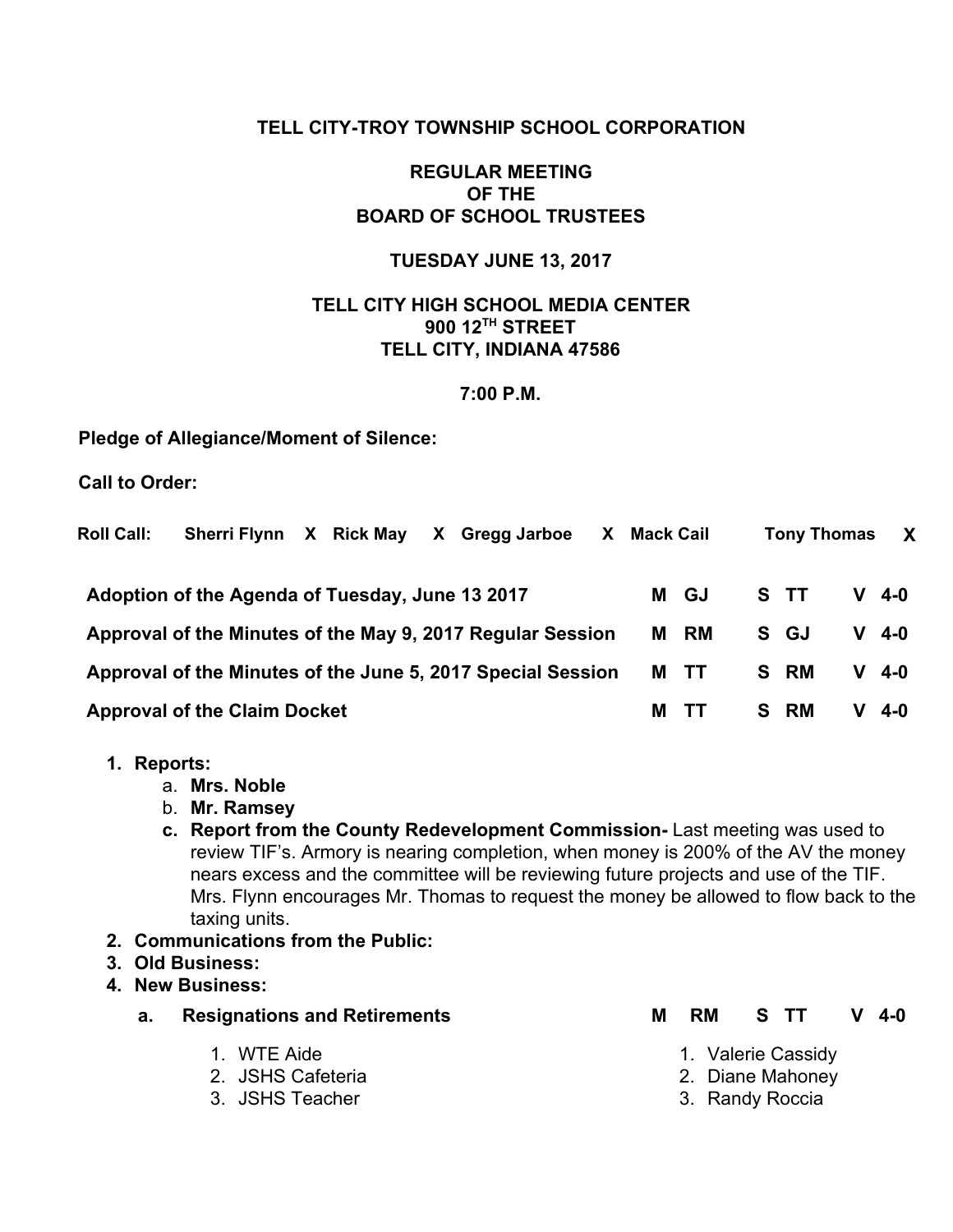- 4. Transportation
- 5. HS Assistant Cheer Coach
- 6. Athletic Director
- 7. JSHS Teacher
- 8. Elementary Teacher
- 4. Mike Zellers
- 5. Amber Greulich
- 6. John Atkins
- 7. Amanda Atkins
- 8. John Latta

Valerie's letter was included in the packet. Diane Mahoney marked her desire to retire on her letter of intent. Mr. Roccia's resignation was presented in December, effective June 1. Mike's retirement letter is enclosed. Mr. and Mrs. Atkins resignations are included. Motion was made to approve all resignations and retirements as presented.

# **b. William Tell Elementary School M GJ S RM V 4-0**

- 1. ESY Teacher
- 2. Teacher
- 3. Program Assistant
- 4. School Improvement Team

- 1. Kassie Risse
- 2. Cassey Fentress
- 3. Molly Hendershot
- 4. Stacy Kreilein

The ESY position is determined by case conference and mandated to meet the requirements of an IEP. Cassey will replace Mr. Latta, and Molly replaces Valerie Cassidy. Stacy fills the vacancy created by Mrs. Napier. Kassie, Cassey, and Stacy are currently employed by the corporation. Motion is made to approve the recommendations as presented.

# **c. Tell City Jr-Sr High School M RM S GJ V 4-0**

- 1. ESY Teacher
- 2. Building Trades Instructor
- 3. Program Assistant
- 1. Katelyn Gehlhausen
- 3. Brittany Busse

Katelyn is the recently hired special education teacher at the JSHS. Josh and Brittany should be approved pending a clean criminal history check. Motion is made to approve recommendations pending a clean CH check.

| d. Athletics                   | S RM<br>$V$ 4-0<br>GJ. |
|--------------------------------|------------------------|
| 1. Volunteer Asst. Boys Tennis | 1. Greg Hollinden      |
| 2. Volunteer Asst. Boys Tennis | 2. Anjan Kashyab       |

Mr. Hollinden is on staff. Anjan had a background check earlier this year, but another has been included in this packet. Motion to approve as presented.

| е. | <b>Corporation Staff</b>                                   | M TT S GJ<br>$V$ 4-0                               |
|----|------------------------------------------------------------|----------------------------------------------------|
|    | 1. Bus Driver- Route 7<br>2. Summer Help<br>3. Summer Help | 1. Lisa Coultas<br>2. Sam Rogers<br>3. Alex Bruner |
|    | 4. Summer Help                                             | 4. Logan Gaynor                                    |

- 
- 
- 
- 
- -
	- 2. Josh Henke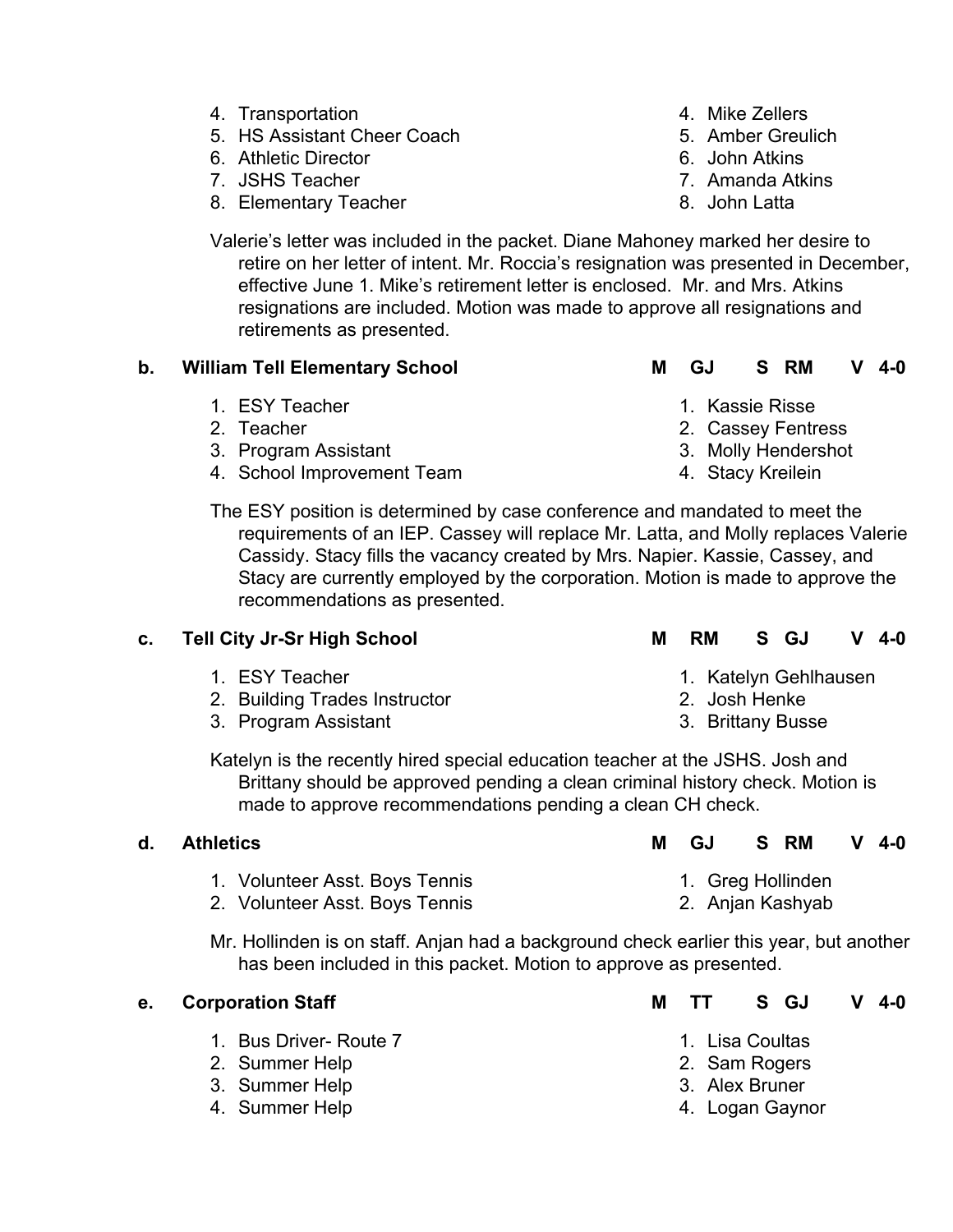# 5. Summer Help 5. Robin Smitson

Lisa is a former contract driver (Poehlein). Sam, Alex, and Logan are all 2017 graduates, and Robin is currently on staff and is recommended due to the shortage of custodians at the JSHS. Motion to approve the recommendations as presented.

# **f. Early Release for Teacher Collaboration (17-18) M TT S GJ V 4-0**

The CTA and WTE administration spoke at the special meeting regarding the plan to release 30 minutes. The recommendation is to dismiss students 30 minutes early on Wednesdays to allow teachers collaborative time. Mrs. Flynn asks for Mr. Ramsey's input, and he confirms the JSHS can make use of the time and is supportive. Mrs. Flynn reads Mr. Cails input, assuring that the training is relevant and this is only for one year with evaluation at the conclusion of the school year. Motion is made to approve early release of 30 minutes on Wednesdays for the 17-18 school year.

# **g. Accept Contract Route Proposals M RM S TT V 4-0**

The packets included the contracts for the bus routes we bid out (6 total). This brings our average bus age down substantially with minimal extra cost to the corporation. I recommend the bids be approved as presented so that the contractor can purchase buses. Motion is to accept the bids as presented.

# **h. Permission to Amend the Bus Replacement Plan M GJ S RM V 4-0**

We are requesting to "flip" this year with next on our bus replacement plan. This is due to the corporation taking over another route and the need to buy a bigger special education bus. The original plan was to purchase 2 new activity buses and the special needs/route buses next year, but the need for those buses outweighs the need for new activity buses. Motion is to approve the amendment to the bus replacement plan as presented.

### **i. Additional Appropriation for Bus Replacement M GJ S TT V 4-0**

While the bus replacement fund has approximately \$230,000, the appropriation from the state will only cover the cost of the new special needs bus. We are requesting an additional appropriation to cover the cost of the remaining buses. Motion is made to approve the additional appropriation.

# **j. Declare Bus 11 and 12 Surplus M RM S GJ V 4-0**

Pending DLGF approval of the modification of our bus replacement plan and the purchase of newer buses, I recommend declaring 11 and 12 surplus. These buses will be sold or traded in and the proceeds applied to the purchase of the newer buses. Motion is to declare the listed buses surplus based on approval of items h. and i.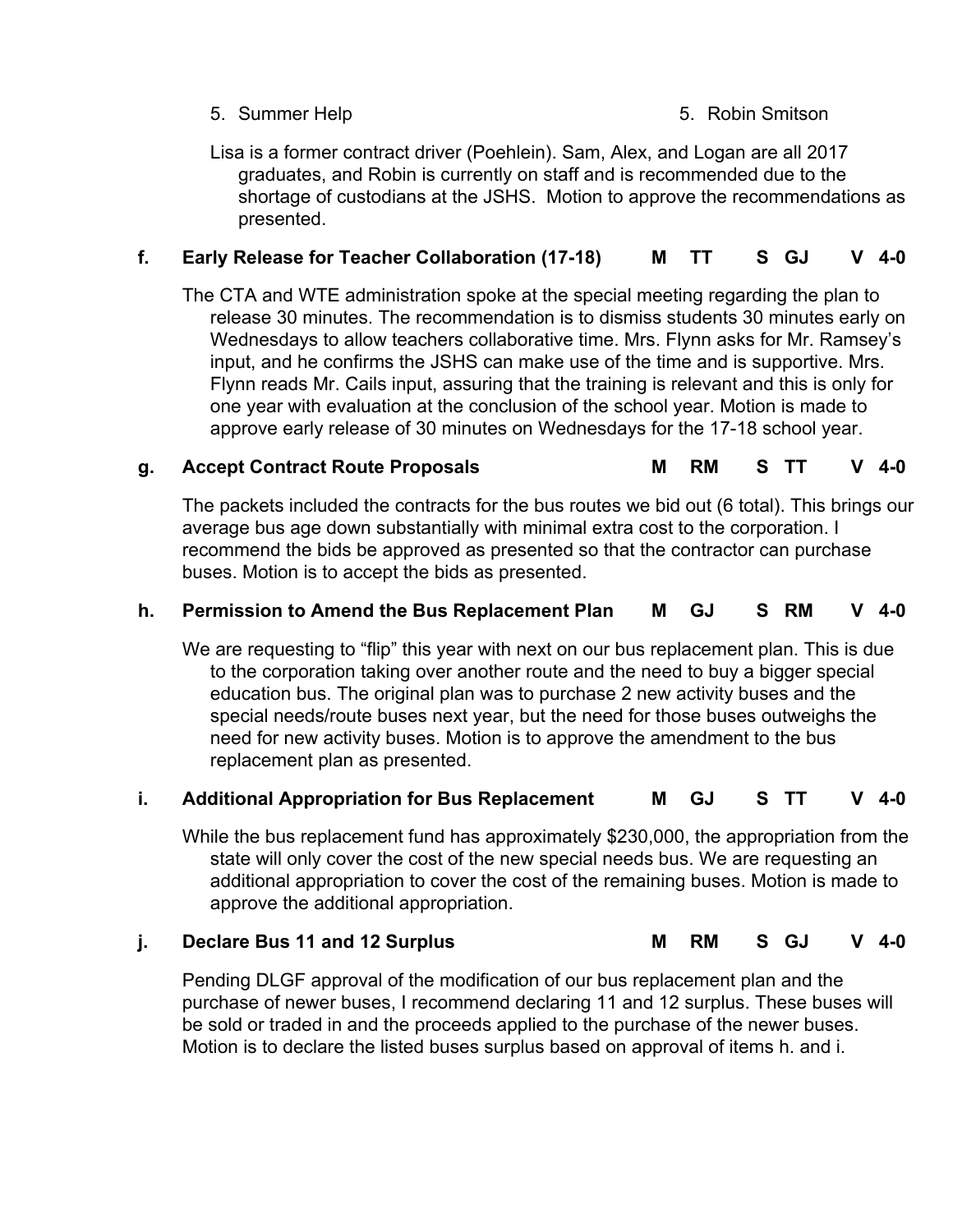This is for the Corporation treasurer specifically, and then all building level positions that handle funds regularly. Motion is to approve the surety bonds as presented and required.

# **l. William Tell Handbook M GJ S RM V 4-0**

Changes include an update to the report cards (to standards based) and the handbook now includes the On-Target Program. Mrs. Noble spoke briefly on sports eligibility and the changes that are involved in switching to standards based report cards. Motion is to approve the handbook changes as presented.

# **m. JSHS Student Handbook Updates M GJ S SF V 4-0**

- 
- Fights. First offense has always been 3 days of out-of-school suspension. We proposed that it can be 3-5 days depending on the severity. Students suspended for 5 days are instances where TCPD is charging for assault rather than battery. (page 37)
- Any student caught videoing or taking photos of a fight will be given a 3 day out-of-school suspension. When these instances occur, the fight gets broadcast later that day and becomes sensationalized and accepted by our students. We need to curtail that issue. (page 37)
- Students who are expelled or brought back on a contract; they will not be able to attend after school functions. (page 31)
- Early Release schedule change. Currently in the schedule for Wednesdays...but that can quickly come out if needed.
- Lunch Prices may need to be adjusted based on audit report

Mr. Thomas questions the rule on recording fights, and it was stated that the school maintains cameras and that it is to discourage students from posting fights on social media. Motion is made to accept the changes as presented.

# **n. Legislative Updates No Action**

# **5. Such Other Business As May Come Before the Board:**

- a. Communications from the Superintendent
- b. Communications from the Board of School Trustees

# **Adjournment:**

**1. Motion to Adjourn:7:32 PM Adjourned by Mrs. Flynn**

# **k. Surety Bonds M TT S RM V 4-0**